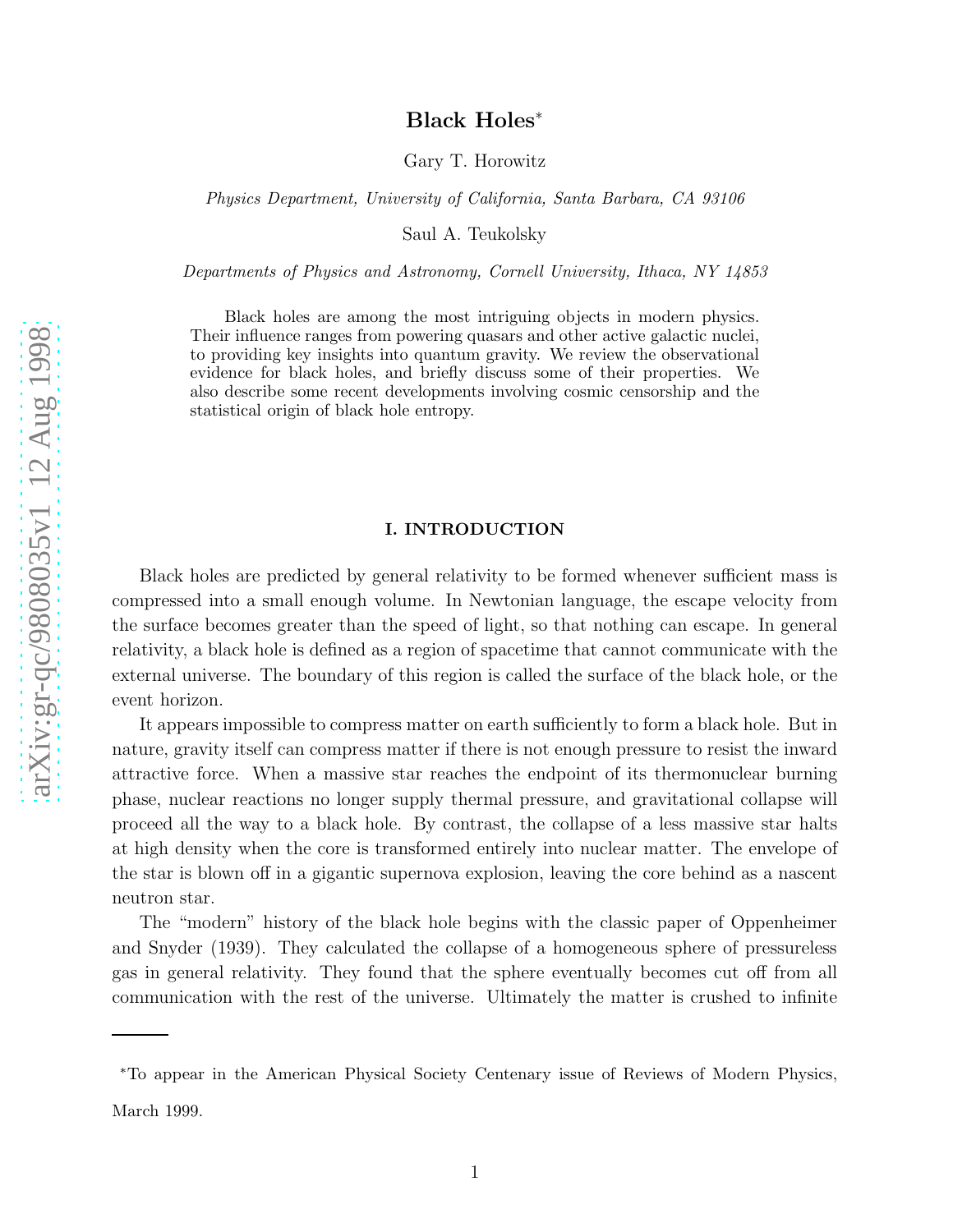density at the center. Most previous discussions of the exterior gravitational field of a spherical mass had not understood that the apparent singularity in the solution at the Schwarzschild radius was merely a coordinate artifact. Einstein himself claimed that one needn't worry about the "Schwarzschild singularity" since no material body could ever be compressed to such a radius (Einstein 1939). His error was that he considered only bodies in equilibrium. Even the usually sober Landau had been bothered by the prospect of continued gravitational collapse implied by the existence of a maximum stable mass for neutron stars and white dwarfs. To circumvent this, he believed at one time that ". . . all stars heavier than  $1.5M_{\odot}$  certainly possess regions in which the laws of quantum mechanics ... are violated" (Landau 1932).

Despite the work of Oppenheimer and Snyder, black holes were generally ignored until the late 1950's, when Wheeler and his collaborators began a serious investigation of the problem of gravitational collapse (Harrison *et al.* 1965). It was Wheeler (1968) who coined the name "black hole." The discovery of quasars, pulsars, and compact X-ray sources in the 1960's finally gave observational impetus to the subject, and ushered in the "golden age" of black hole research.

Black holes are now believed to exist with a variety of masses. A current estimate for the dividing line between progenitor stars that produce neutron stars and those that produce black holes is around  $25M_{\odot}$ . The resulting black holes are expected to have masses in the range  $3 - 60 M_{\odot}$ . As discussed below, there is also good astrophysical evidence for supermassive black holes, with masses of order  $10^6 - 10^9 M_{\odot}$ . There are a number of scenarios that could produce such large black holes: the gravitational collapse of individual supermassive gas clouds; the growth of a seed black hole capturing stars and gas from a dense star cluster at the center of a galaxy; or the merger of smaller black holes produced by collapse. There have also been speculations that black holes with a very wide range of masses might have been produced from density fluctuations in the early universe, but so far there is no convincing evidence for the existence of such primordial black holes.

This article provides just an overview of the astrophysical evidence for black holes, and discusses some recent theoretical developments in black hole research. For a more complete discussion of the basic properties of black holes, see the books by Misner, Thorne, and Wheeler (1973), Shapiro and Teukolsky (1983), or Wald (1984).

### II. OBSERVATIONAL EVIDENCE FOR BLACK HOLES

#### A. The Maximum Mass of Neutron Stars

Neutron stars can exist happily in equilibrium for small enough masses. But beyond a certain critical mass, the inward pull of gravity overwhelms the balancing pressure force the star is unstable to collapsing to a black hole. This provides one of the key observational signatures of a black hole astronomically: Look for a system containing a dark, compact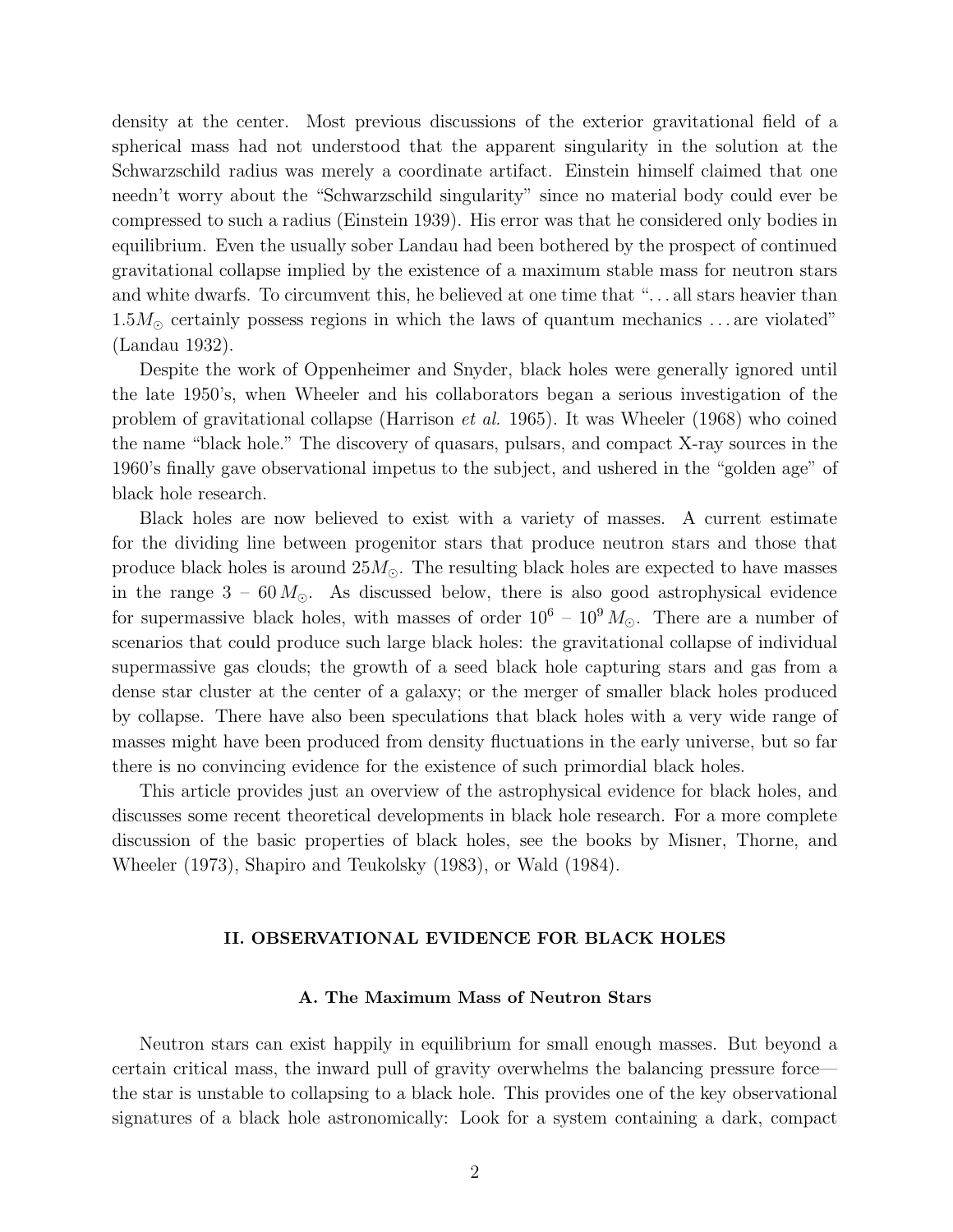<span id="page-2-0"></span>object. If you can determine that the mass of the object is greater than the maximum allowed mass of a neutron star, then it must be a black hole.

The value of the maximum neutron star mass is uncertain theoretically because we don't understand nuclear physics well enough to calculate it reliably (see, e.g., Baym 1995). Current conventional nuclear equations of state predict a maximum mass around  $2M_{\odot}$  (see, e.g. discussion and references in Cook, Shapiro, and Teukolsky 1994 or Baym 1995). (For some "unconventional" possibilities, see Brown and Bethe 1994; Bahcall, Lynn, and Selipsky 1990; Miller, Shahbaz, and Nolan 1997).

Because of these uncertainties, astrophysicists generally rely on a calculation that assumes we understand nuclear physics up to some density  $\rho_0$ , and then varies the pressuredensity relation over all possibilities beyond this point to maximize the resulting mass (Rhoades and Ruffini 1974). This procedure yields an upper limit to the maximum mass of

$$
M_{\text{max}} \simeq 3.2 M_{\odot} \left( \frac{4.6 \times 10^{14} \,\text{g cm}^{-3}}{\rho_0} \right)^{1/2} . \tag{1}
$$

Kalogera and Baym (1996) have redone the Rhoades-Ruffini calculation with more modern physics and obtained essentially the same numbers: a coefficient of  $2.9M_{\odot}$  for a preferred matching density of  $5.4 \times 10^{14}$  g cm<sup>-3</sup>. Rotation increases the amount of matter that can be supported against collapse, but only by about 25% even for stars rotating near breakup speed (see, e.g., Cook, Shapiro, and Teukolsky 1994). The Rhoades-Ruffini calculation assumes a causality condition, that the speed of sound is less than the speed of light:  $dP/d\rho \leq c^2$ . Abandoning this assumption increases the coefficient in eq. (1) from 3.2 to 5.2 (Hartle and Sabbadini 1977 and references therein). But it is not clear that this can be done without the material of the star becoming spontaneously unstable (Bludman and Ruderman 1970; but see Hartle 1978). In summary, circumventing these mass limits would require us to accept some unconventional physics—much more unconventional than black holes!

#### B. Observational Signatures of Black Holes

A black hole is the most compact configuration of matter possible for a given mass. The size of a black hole of mass  $M$  is given by the Schwarzschild radius, the radius of the event horizon:

$$
R_S = \frac{2GM}{c^2} = 3 \text{ km} \left(\frac{M}{M_{\odot}}\right). \tag{2}
$$

One way of verifying the compactness of a candidate black hole is by measuring the speed of matter in orbit around it, which is expected to approach c near the horizon. This test is feasible since accretion flows of orbiting gas are common around gravitating objects in astrophysics. In a few objects, direct evidence for high orbital speeds is obtained by measuring the Doppler broadening of spectral lines from the accreting gas. More often, black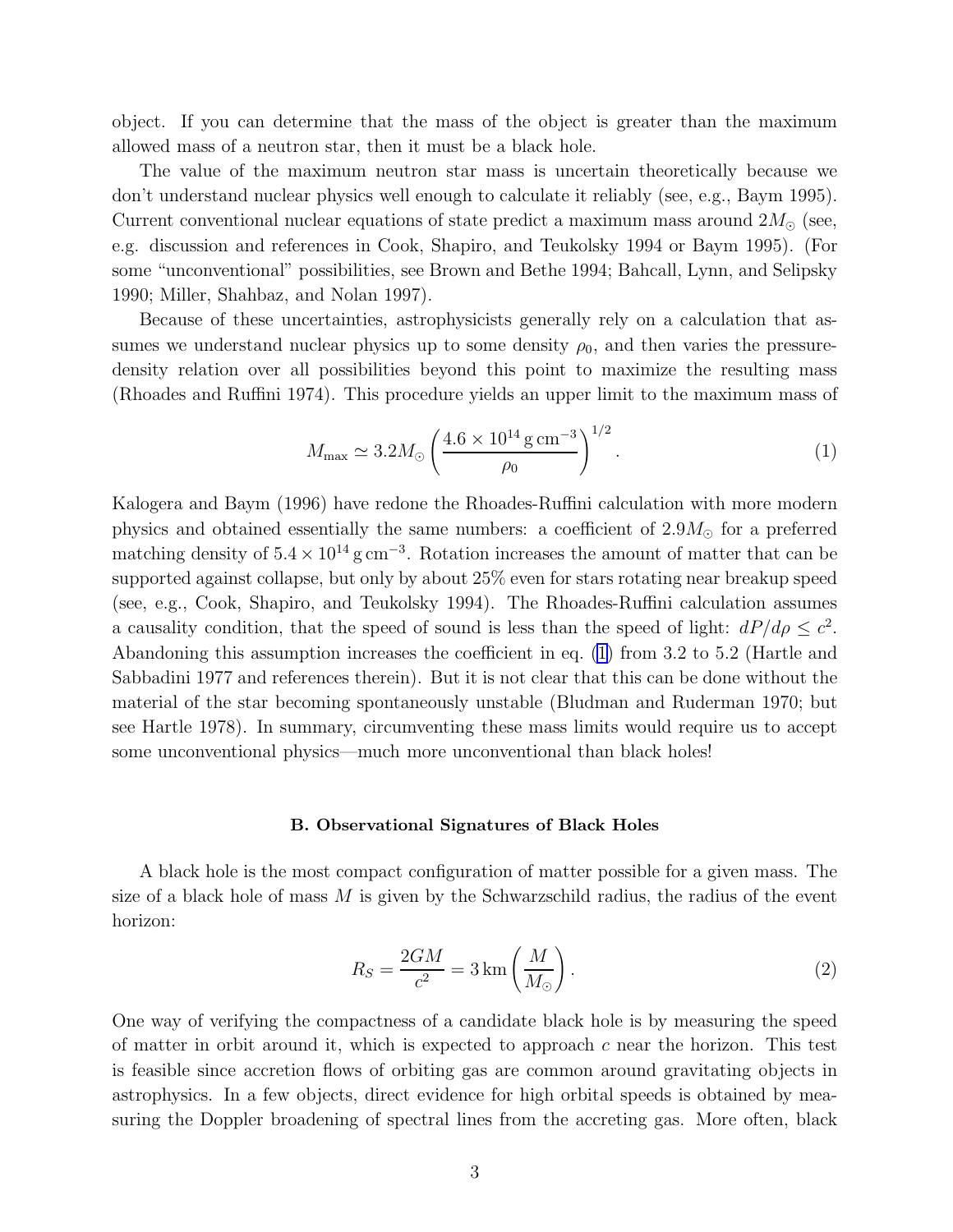<span id="page-3-0"></span>hole candidates exhibit gas outflows, or jets, with relativistic speeds. Another indication of compactness comes from observations of strong X-ray emission from the accreting gas, which imply high temperatures  $> 10^9$  K. Such temperatures are easily achieved by accretion onto a black hole or a neutron star, both of which have sufficiently deep potential wells.

When the radiation (typically X-rays) from a compact object varies on a characteristic time scale  $t$ , without contrived conditions the size of the object must be less than  $ct$ . If this size limit is comparable to  $R<sub>S</sub>$  (determined from an independent mass estimate) then the object is a potential black hole. For solar mass black holes, this implies looking for variability on the scale of less than a millisecond.

The demonstration of compactness alone, however, is not sufficient to identify a black hole; a neutron star, with a radius of about  $3R<sub>S</sub>$ , is only slightly larger than a black hole of the same mass. Clear evidence that  $M > M_{\text{max}}$  is needed in addition to compactness.

Any gravitating object has a maximum luminosity, the Eddington limit, given by

$$
L_{\rm Edd} \simeq 10^{38} \,\rm erg \,s^{-1} \left(\frac{M}{M_{\odot}}\right) \tag{3}
$$

(see, e.g., Shapiro and Teukolsky 1983). Above this luminosity, the outward force due to escaping radiation on the accreting gas overwhelms the attractive force due to gravity, and accretion is no longer possible. Thus the observed luminosity sets a lower limit on the mass of the accreting object, which can often suggest the presence of a black hole.

## C. Supermassive Black Holes in Galactic Nuclei

Quasars emit immense amounts of radiation, up to  $\sim 10^{46}$  erg s<sup>-1</sup>, from very small volumes. They are members of a wider class of objects, active galactic nuclei (AGN), all of which generally radiate intensely.

Nearly all AGN emit substantial fractions of their radiation in X-rays, and some emit the bulk of their radiation in even more energetic  $\gamma$ -rays. Rapid variability of the flux has been observed in some AGN. Many AGN also have relativistic jets. These are all signatures of a compact relativistic object. If the observed radiation is powered by accretion, as generally assumed, then the Eddington limit (3) implies masses in the range  $10^6 - 10^{10} M_{\odot}$ . This is well above the maximum mass of a neutron star, and so AGN are considered secure black hole candidates. Menou, Quataert, and Narayan  $(1997)$  give a summary of the current best supermassive black hole candidates at the centers of nearby galaxies.

Direct evidence for the existence of a central relativistic potential well has come from the recent detection of broad iron fluorescence lines in X-rays in a few AGN. The line broadening can be interpreted as a combination of Doppler broadening and gravitational redshift. A spectacular example is the galaxy MCG-6-30-15, where a very broad emission line has been observed. The data can be interpreted as suggesting that the central mass is a rapidly rotating black hole, but this is still tentative. (See Menou, Quataert, and Narayan 1997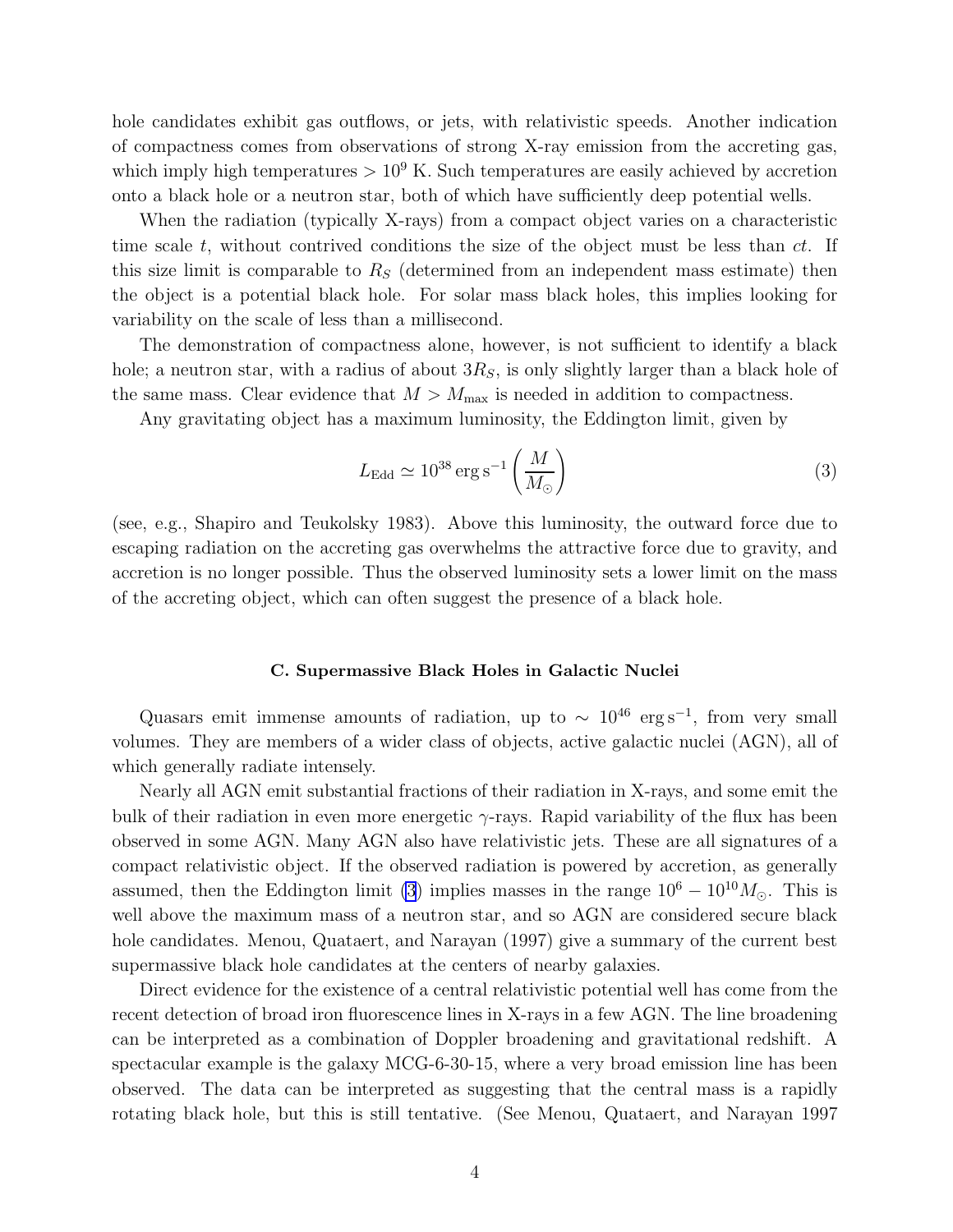for discussion and references for this source and many others. See Rees 1998 for a general discussion of astrophysical evidence for black holes.)

#### D. Black Holes in X-Ray Binaries

In an X-ray binary one of the stars is compact and accretes gas from the outer layers of its companion. Because of angular momentum conservation in the rotating system, gas cannot flow directly onto the compact object. Instead, it spirals towards the compact object and heats up because of viscous dissipation, producing X-rays. In many cases, the compact star is known to be a neutron star, but there are also a number of excellent black hole candidates.

The mass of the X-ray emitting star  $M_X$  can be constrained by observations of the spectral lines of the secondary star. The Doppler shifts of these lines give an estimate of the radial velocity  $v_r$  of the secondary as it orbits the X-ray star. Combining  $v_r$  with the orbital period P of the binary and using Kepler's third law yields the "mass function" of the compact object,

$$
f(M_X) \equiv \frac{M_X \sin^3 i}{(1+q)^2} = \frac{P v_r^3}{2\pi G}.
$$
\n(4)

(see, e.g., Shapiro and Teukolsky 1983). The mass function does not give  $M_X$  directly because of its dependence on the unknown inclination  $i$  of the binary orbit and the ratio q of the two masses. However, it is a firm *lower* limit on MX. Therefore, mass functions above 3  $M_{\odot}$  suggest the presence of black holes. Additional observational data—absence or presence of eclipses, for instance, or information on the nature of the secondary star—can help to constrain i or q, so that a likely value of  $M_X$  can often be determined. The best stellar mass black hole candidates currently known are summarized in Menou, Quataert, and Narayan (1997).

The first black hole candidate discovered in this way was Cyg X–1. Although its mass function is not very large, there are good observations that set limits on  $i$  and  $q$  and suggest that  $M_X$  is definitely greater than  $3 - 4M_{\odot}$ , with the likely value being  $7 - 20M_{\odot}$ . Even stronger evidence is provided by other X-ray binaries for which  $f(M_X) > 3M_{\odot}$ . Without any further astrophysical assumptions, one can be pretty sure that these objects are not neutron stars. Currently the most compelling black hole candidate is V404 Cyg, with a mass function of  $6M_{\odot}$ .

Many of these sources show the key observational signatures of black holes described in Section [II B.](#page-2-0) Some display rapid variability in their X-ray emission. Many occasionally reach high luminosities, implying masses greater than that of a neutron star via the Eddington limit ([3](#page-3-0)). A few exhibit relativistic jets.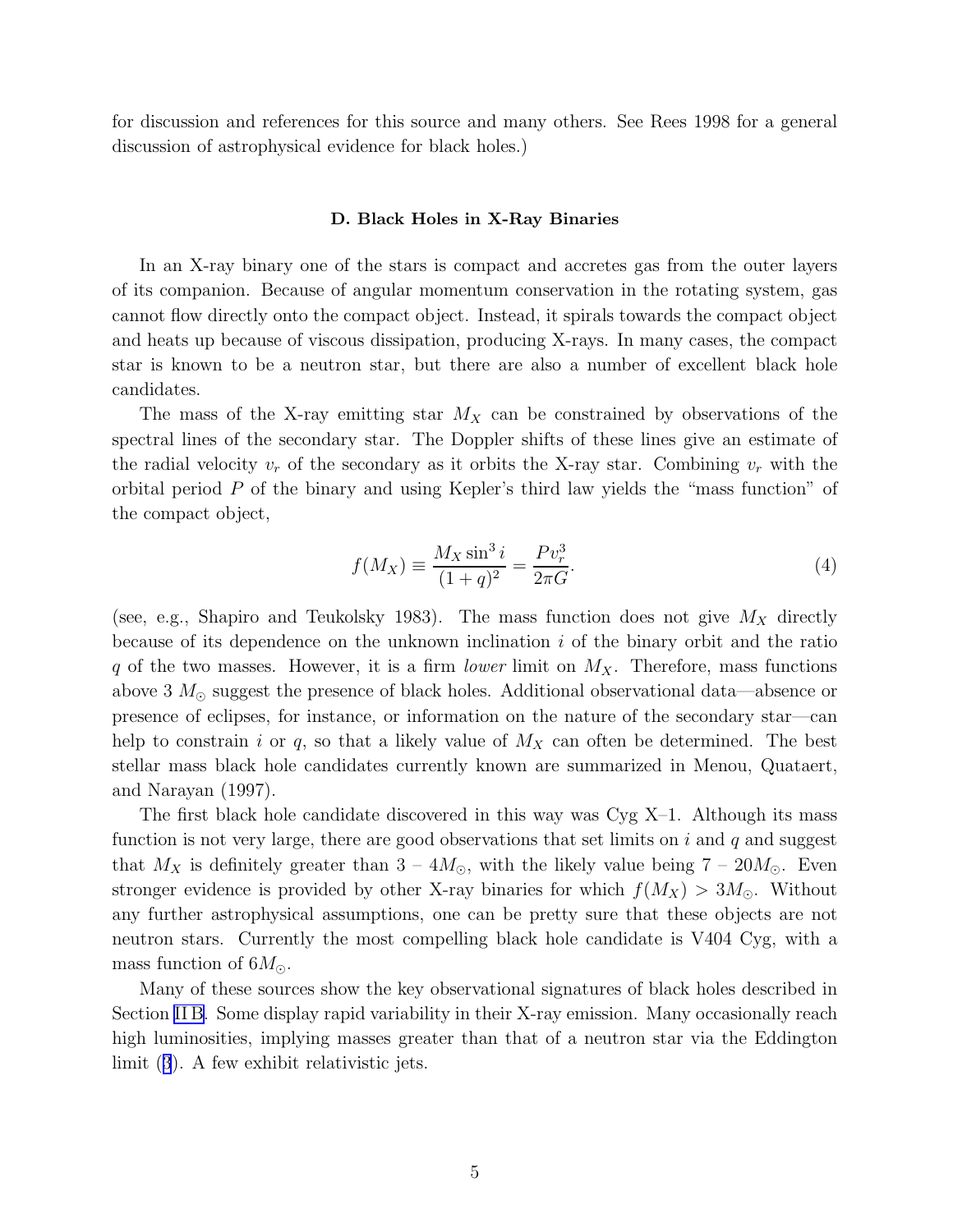#### E. Conclusive Evidence for Black Holes

All the methods for finding black holes described above are indirect. They essentially say that there is a lot of mass in a small volume. Direct proof that a candidate object is a black hole requires a demonstration that the object has the spacetime geometry predicted by Einstein's theory. For example, we would like to have evidence for an event horizon, the one feature that is unique to a black hole.

One possible approach is via accretion theory (see Menou, Quataert, and Narayan 1997 for a review). Two kinds of accretion are important for flow onto compact objects. The first is accretion in a thin disk. The accreting gas quickly radiates whatever energy is released through viscous dissipation. The gas stays relatively cool and so the disk remains thin, each gas element orbiting the central mass at the Keplerian velocity. Unlike the Newtonian case, the gravitational field of a compact mass in general relativity has a last stable circular orbit. The inner edge of the disk extends up to this radius. Observations such as those of the iron fluorescence lines described above provide information on the radius of the inner edge of the accretion disk. Since the radius of the last stable circular orbit depends on the spin of central mass, we may be able to measure the spin of black holes in this way.

Thin disks have oscillatory modes whose details depend on general relativity. Quasiperiodic oscillations have been detected in several X-ray binaries, and can be used to probe the spacetime geometry ("diskoseismology"; see Rees 1998 for a review and references). In addition, if the disk is tilted with respect to the spin axis of the central mass, it will precess because of frame dragging (Lense-Thirring effect). This produces a periodic modulation of the X-ray luminosity, which may already have been seen in a few cases.

The second important kind of accretion is the advection-dominated accretion flow (ADAF). Here the accreting gas advects most of the energy released by viscosity to the center. The gas becomes relatively hot and quasi-spherical. The spectrum is quite different from that of a thin disk. ADAFs appear to be present in both galactic nuclei and in X-ray binaries when the accretion rate is relatively low. In an ADAF, what happens to the energy advected to the center depends on the nature of the central object. If it is a black hole, the energy simply disappears behind the event horizon. If it is a neutron star or any object with a surface, the energy is reradiated from the surface and will dominate the spectrum. For those black hole candidates that seem to be accreting in ADAFs, the evidence is that they lack surfaces. While not yet conclusive because of the modeling uncertainties, this is the most direct evidence yet that black holes with event horizons are present in nature.

Is there any hope of a clean observation of a black hole geometry, without the complications of dirty astrophysics? The best hope is from the observation of gravitational waves from black hole collisions (see the article by Weiss in this volume). Laser interferometers now under construction, such as LIGO, VIRGO, and GEO (see, e.g., Abramovici *et al.* 1992; Thorne 1994) will be sensitive to black hole-black hole and black hole-neutron star collisions with black hole masses up to a few tens of solar masses. The predicted event rate for such collisions is highly uncertain: estimates range from about one per year for the initial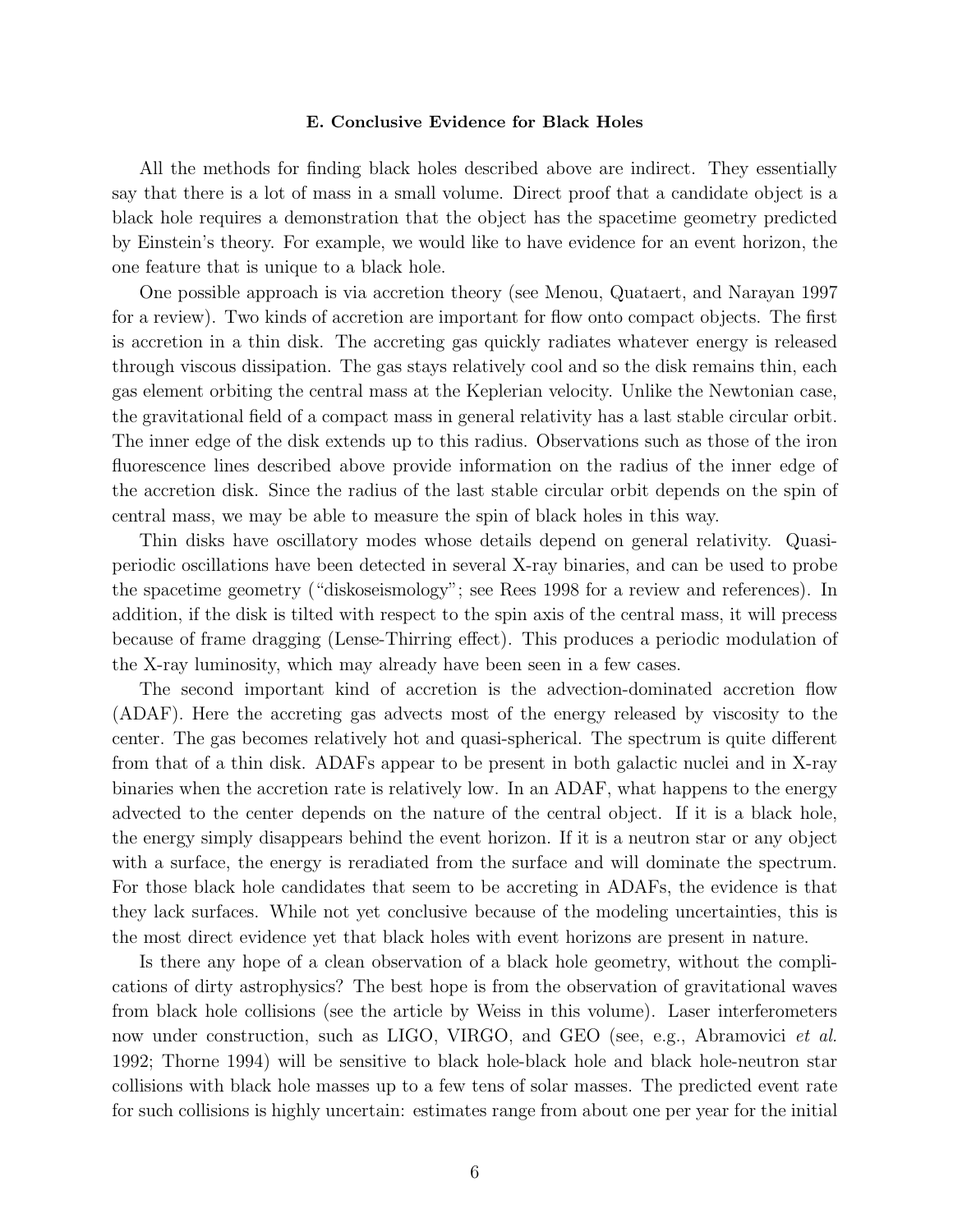LIGO detector and thousands per year for the upgraded LIGO (Siggurdson and Hernquist 1993; Lipunov, Postnov, and Prokhorov 1997; Bethe and Brown 1998), to essentially zero (Zwart and Yungelson 1998). If nature is kind and we do detect such events, the wave form encodes a great deal of information about the spacetime geometry. The part of the wave form from the highly nonlinear merger phase is currently being calculated with large scale supercomputer simulations (see, e.g., Finn 1997), and it is expected that comparison of such calculations with observations should yield not only the masses and spins of the colliding objects, but also a check that the wave form is consistent with general relativity. The final part of the wave form is a "ring down", like a damped harmonic oscillator. It has been calculated by perturbation theory, and should provide another strong test.

There is also good reason to believe that when two galaxies each containing supermassive black holes merge, the black holes will spiral together and coalesce. The frequency of the gravitational waves emitted is too low to be detectable on earth, where the waves would be swamped by seismic noise. However, such events should be readily detectable by a laser interferometer in space, such as the proposed LISA detector (see, e.g., Bender *et al.* 1996)

## III. BLACK HOLE UNIQUENESS

The solution of Einstein's equations that describes a spherical black hole was discovered by Karl Schwarzschild only a few months after Einstein published the final form of general relativity:

$$
ds^{2} = -\left(1 - \frac{2M}{r}\right)dt^{2} + \left(1 - \frac{2M}{r}\right)^{-1}dr^{2} + r^{2}\left(d\theta^{2} + \sin^{2}\theta \,d\phi^{2}\right).
$$
 (5)

(Here, and for the remainder of our discussion, we use units with  $c = G = 1$ .) This metric turns out to be the only spherically symmetric solution in the absence of matter. In general relativity, as in Newtonian gravity, the vacuum gravitational field outside any spherically symmetric object is the same as that of a point mass. The event horizon occurs at  $r = 2M$ (cf. eq. [2\)](#page-2-0). Although the metric components are singular there, they can be made regular by a simple change of coordinates. In contrast, the singularity at  $r = 0$  is real. An observer falling into a Schwarzschild black hole will be ripped apart by infinite tidal forces at  $r = 0$ .

One might expect that solutions of Einstein's equations describing realistic black holes that form in nature and settle down to equilibrium would be very complicated. After all, a black hole can be formed from collapse of all kinds of matter configurations, with arbitrary multipole distributions, magnetic fields, distributions of angular momentum, and so on. For most situations, after the black hole has settled down, it can be described by a solution of Einstein's vacuum field equations. Remarkably, one can show that the only stationary solution of this equation that is asymptotically flat and has a regular event horizon is a generalization of (5) known as the Kerr metric. This solution has only two parameters: the mass  $M$  and angular momentum  $J$ . All other information about the precursor state of the system is radiated away during the collapse. Astrophysical black holes are not expected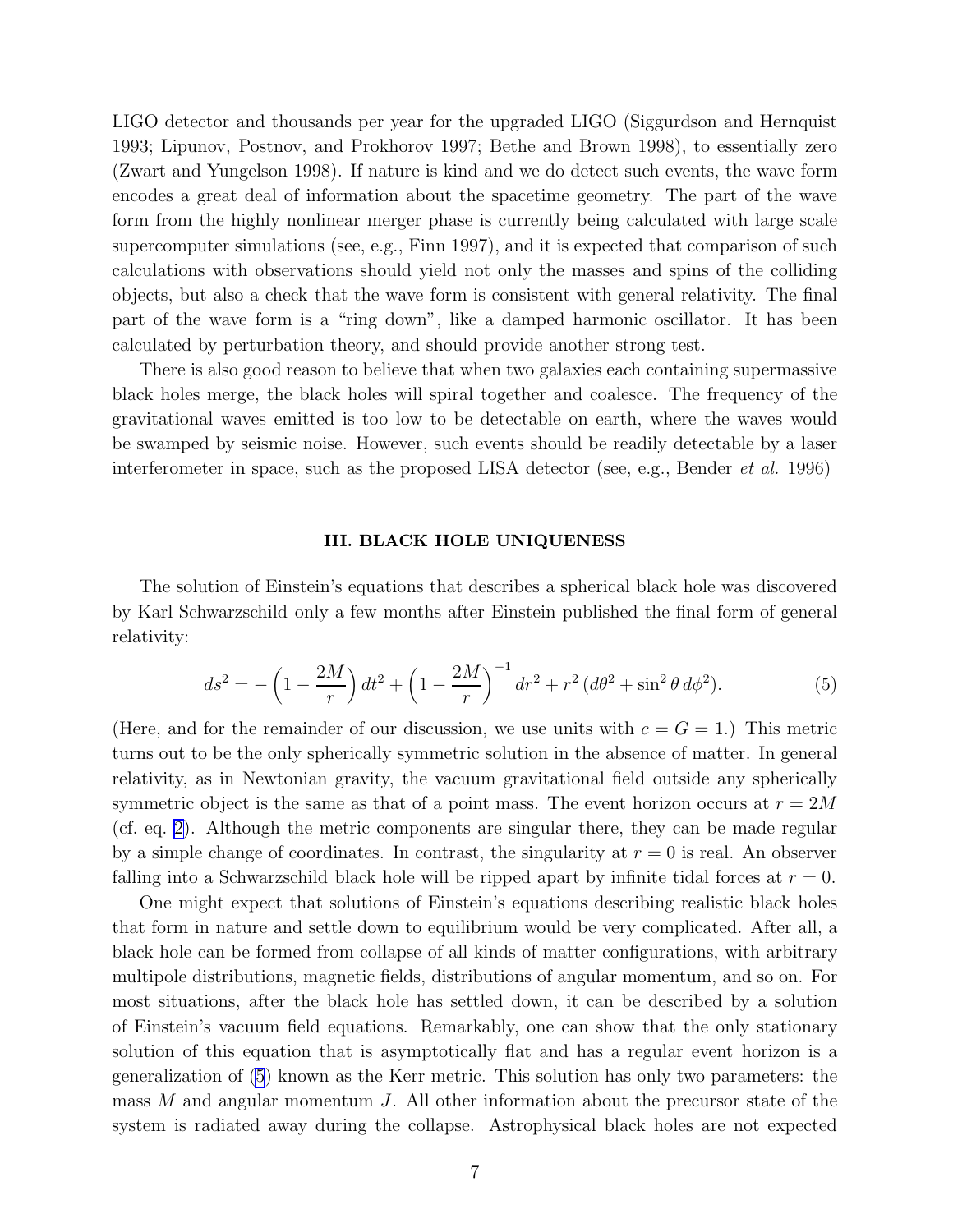to have a large electric charge since free charges are rapidly neutralized by plasma in an astrophysical environment. Nevertheless, there is an analog of this uniqueness theorem for charged black holes: all stationary solutions of the Einstein-Maxwell equations that are asymptotically flat and have a regular event horizon are known, and depend only M, J and the charge Q.

The simplicity of the final black hole state is summarized by Wheeler's aphorism, "A black hole has no hair." This is supported not only by the above uniqueness theorems, but also by results showing that if one couples general relativity to simple matter fields e.g. free scalar fields, there are no new stationary black hole solutions. However, it has recently been shown that if more complicated matter is considered, new black hole solutions can be found. Examples include Einstein-Yang-Mills black holes, black holes inside magnetic monopoles, and charged black holes coupled to a scalar "dilaton". Even these new black holes are characterized by only a few parameters, so the spirit of Wheeler's aphorism is maintained. (For a recent review and references, see Bekenstein 1997.)

# IV. COSMIC CENSORSHIP

In the late 1960's, a series of powerful results were established in general relativity which show that under generic conditions, gravitational collapse produces infinite gravitational fields, i.e., infinite spacetime curvature (see, e.g., Hawking and Ellis 1973). However, these "singularity theorems" do not guarantee the existence of an event horizon. It is known that uniform density, spherically symmetric gravitational collapse produces a black hole (the Oppenheimer-Snyder solution), and small perturbations do not change this. It is conceivable, however, that highly nonspherical collapse or, e.g., the collision of two black holes could produce singularities that are not hidden behind event horizons. These regions of infinite curvature would be visible to distant observers and hence are called "naked" singularities. Penrose (1969) proposed that naked singularities could not form in realistic situations, a hypothesis that has become known as cosmic censorship. If this is violated, general relativity could break down outside black holes, and would not be sufficient to predict the future evolution. On the positive side, this would open up the possibility of direct observations of quantum gravitational effects. Establishing whether cosmic censorship holds is perhaps the most important open question in classical general relativity today.

Despite almost thirty years of effort, we are still far from a general proof of cosmic censorship. (For a recent review and references, see Wald 1997.) This seems to require analysis of the late time evolution of Einstein's equation in the strong field regime. The much simpler problem of determining the global evolution of relatively weak (but still nonlinear) gravitational waves was only achieved in the late 1980's, and hailed as a technical tour-deforce. In light of this, progress has been made by studying simpler systems, trying to find counterexamples, and by numerical simulations. The simpler systems are usually general relativity with one or two symmetries imposed. For example, cosmic censorship has been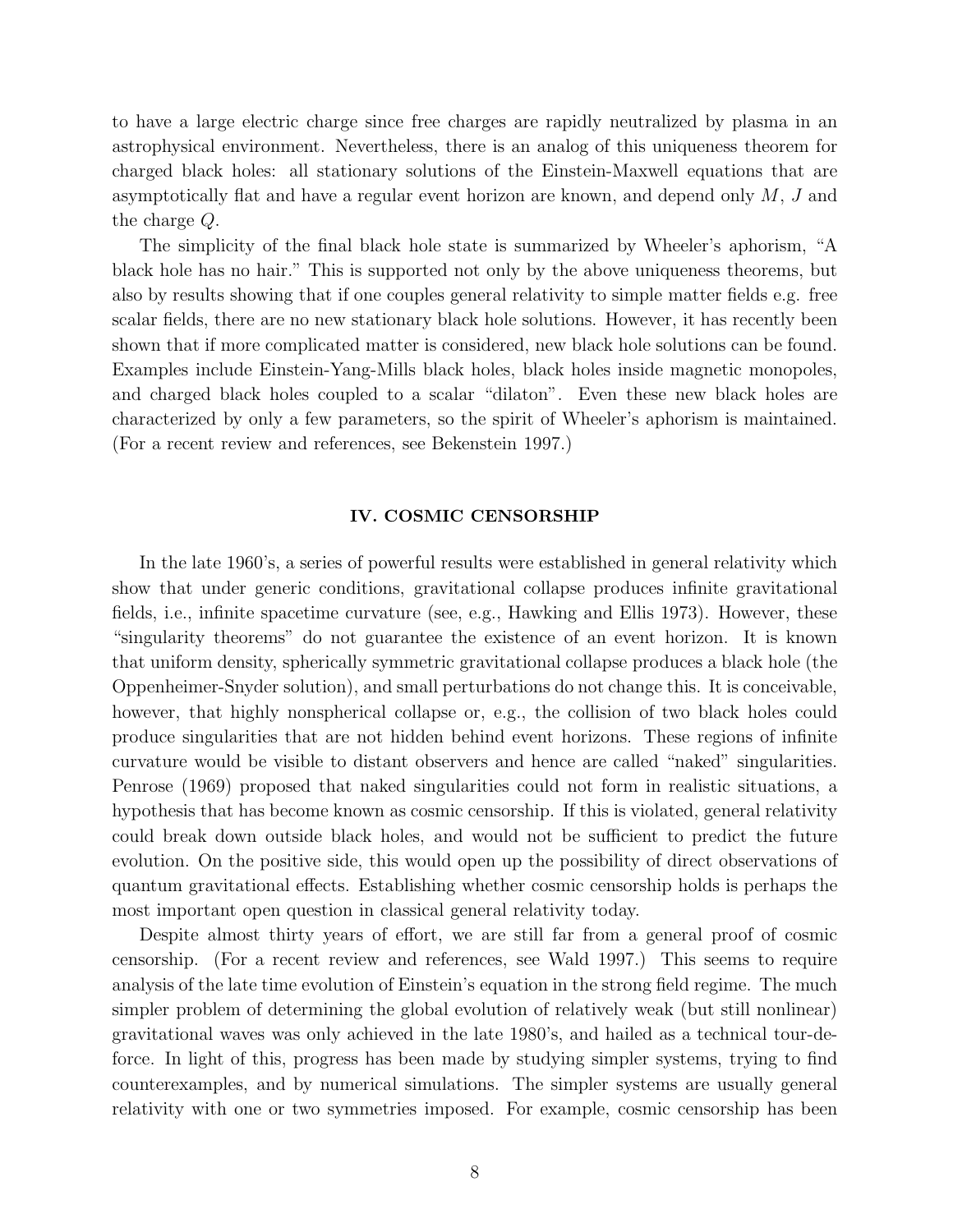established for a class of solutions with two commuting symmetries. One class of potential counterexamples consists of time symmetric initial data containing a minimal surface S. Assuming cosmic censorship, one can show that the area of this minimal surface must be related to the total mass M by  $A(S) \leq 16\pi M^2$ . Unsuccessful attempts were made to find initial data that violate this inequality. Recently, a general proof of this inequality has been found, showing that no counterexamples of this type exist. Numerical simulations of nonspherical collapse have found some indication that cosmic censorship may be violated in certain situations (Shapiro and Teukolsky 1991), and suggest that any theorem might need careful specification of what is meant by "generic" initial data.

Perhaps the most effort, and most interesting results, have come from studying spherically symmetric collapse. It was shown in the early 1970's that naked singularities could form in inhomogeneous dust collapse, but it was quickly realized that these "shell crossing" or "shell focusing" singularities also occurred in the absence of gravity and just reflected an unrealistic model of matter. It was believed at the time that any description of matter that did not produce singularities in flat spacetime would not produce naked singularities when coupled to gravity. This has recently been shown to be false. Consider spherically symmetric scalar fields coupled to gravity. If the initial amplitude is small, the waves will scatter and disperse to infinity. If the initial amplitude is large, the waves will collapse to form a black hole. As one continuously varies the amplitude, there is a critical value that divides these two outcomes. It has been shown that at this critical value, the evolution produces a naked singularity. This is not believed to be a serious counterexample to cosmic censorship since it is not generic. But it again indicates that a true formulation of cosmic censorship is rather subtle.

Studies of spherical scalar field collapse near the critical amplitude  $A_0$  have yielded a surprising result. The mass of the resulting black hole, for  $A > A_0$ , is

$$
M_{BH} \sim |\mathcal{A} - \mathcal{A}_0|^\gamma \tag{6}
$$

where  $\gamma$  is a universal exponent that is independent of the initial wave profile. Gravitational collapse of other matter fields, or axisymmetric gravitational waves, exhibit similar behavior (with a different exponent). Furthermore, the solution with  $A = A_0$ , exhibits a type of scale invariance. These properties are similar to critical phenomena in condensed matter systems. They are not yet fully understood, but may turn out to be related to thermodynamic properties of black holes, which we discuss next. For recent reviews of critical phenomena in gravitational collapse, see Gundlach (1998) and Choptuik (1998).

# V. QUANTUM BLACK HOLES

For an equilibrium black hole, one can define a quantity called the surface gravity  $\kappa$ which can be thought of as the force that must be exerted on a rope at infinity to hold a unit mass stationary near the horizon of a black hole. During the early 1970's, it was shown that black holes have the following properties: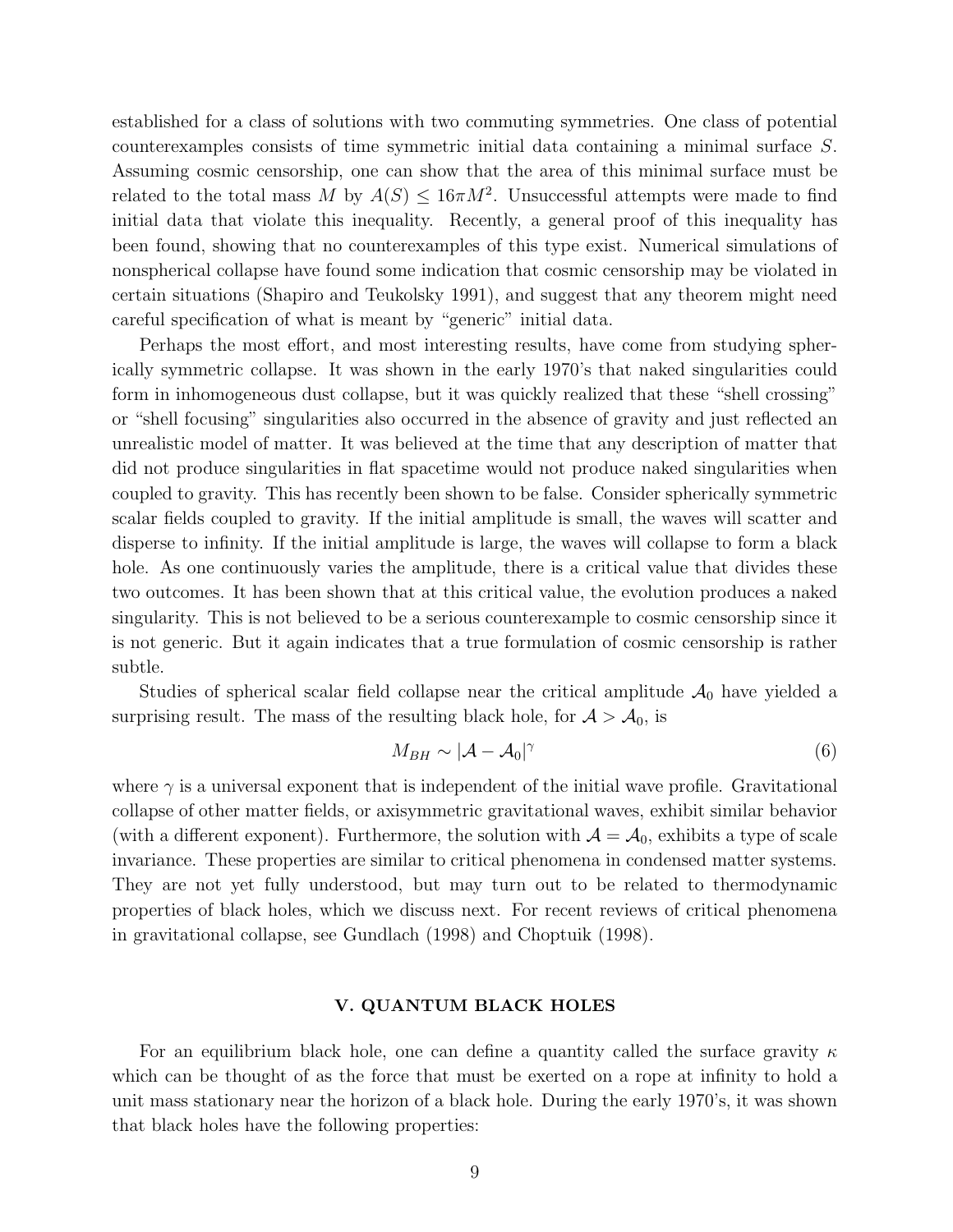- (0) The surface gravity is constant over the horizon, even for rotating black holes which are not spherically symmetric.
- (1) If one throws a small amount of mass into a stationary black hole characterized by  $M, Q, J$ , it will settle down to a new stationary black hole. The change in these three quantities satisfies

$$
\delta M = \frac{\kappa \delta A}{8\pi} + \Omega \delta J \tag{7}
$$

where A is the area of the event horizon and  $\Omega$  is the angular velocity of the horizon.

(2) The area of a black hole cannot decrease during physical processes.

It was immediately noticed that there was a close similarity between these "laws of black hole mechanics" and the usual laws of thermodynamics, with  $\kappa$  proportional to the temperature and A proportional to the entropy. However it was originally thought that this could only be an analogy, since if a black hole really had a nonzero temperature, it would have to radiate and everyone knew that nothing could escape from a black hole. This view changed completely when Hawking (1975) showed that if matter is treated quantum mechanically, black holes do radiate. This showed that black holes are indeed thermodynamic objects with a temperature and entropy given by

$$
T_{bh} = \frac{\hbar \kappa}{2\pi}, \qquad S_{bh} = \frac{A}{4\hbar}.
$$
\n(8)

This turns out to be an enormous entropy, much larger than the entropy of a corresponding amount of ordinary matter. For a review of black hole thermodynamics, see Wald (1998).

In all other contexts, we know that thermodynamics is the result of averaging over a large number of different microscopic configurations with the same macroscopic properties. So it is natural to ask, what are the microstates of a black hole that are responsible for its thermodynamic properties? This question has recently been answered in both of the dominant approaches to quantum gravity today: string theory and canonical quantization of general relativity. We will focus on the situation in string theory, since this is further developed. (String theory is discussed in more detail in the article by Schwarz and Seiberg in this volume.) Briefly, it is based on the idea that elementary particles are not pointlike, but actually different excitations of a one-dimensional extended object—the string. Strings interact by a simple splitting and joining interaction that turns out to reproduce the standard interactions of elementary particles. The strength of the interactions is governed by a string coupling constant g. A crucial ingredient in string theory is that it is supersymmetric. In any supersymmetric theory, the mass and charge satisfy an inequality of the form  $M \geq cQ$ for some constant c. States that saturate this bound are called BPS states and have the special property that their mass does not receive any quantum corrections.

Now consider all BPS states in string theory with a given large charge Q. At weak string coupling g, these states are easy to describe and count. Now imagine increasing the string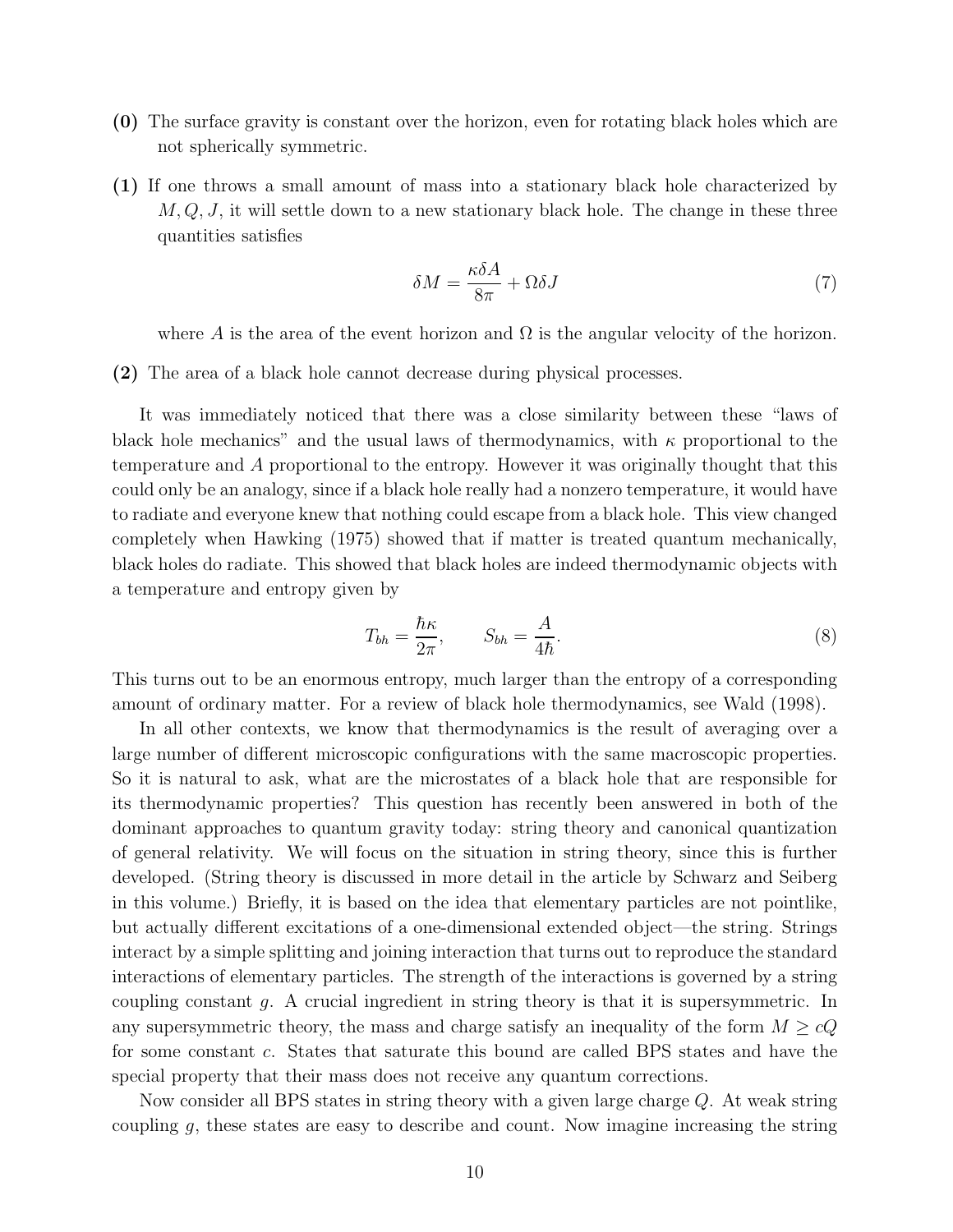coupling. This increases the force of gravity, and causes these states to become black holes. Charged black holes also satisfy the inequality  $M \geq cQ$ , and when equality holds, the black holes are called extremal. So the BPS states all become extremal black holes. But there is only one black hole for a given mass and charge, so the BPS states all become identical black holes. This is the origin of the thermodynamic properties of black holes. When one compares the number of BPS states N to the area of the event horizon, one finds that in the limit of large charge

$$
N = e^{S_{bh}} \tag{9}
$$

in precise agreement with black hole thermodynamics. This agreement has been shown to hold for near extremal black holes as well, where the mass is slightly larger than  $cQ$ .

Extremal black holes have zero Hawking temperature and hence do not radiate. But near extremal black holes do radiate approximately thermal radiation at low temperature. Similarly, the interactions between near BPS states in string theory produce radiation. Remarkably, it turns out that the radiation predicted in string theory agrees precisely with that coming from black holes. This includes deviations from the black body spectrum, which arise from two very different sources in the two cases. In the black hole case, the deviations occur because the radiation has to propagate through the curved spacetime around the black hole. This gives rise to an effective potential that results in a frequency dependent "grey body factor" in the radiation spectrum. The string calculation at weak coupling is done in flat spacetime so there are no curvature corrections. Nevertheless, there are deviations from a purely thermal spectrum because there are separate left- and right-moving degrees of freedom along the string. Remarkably, the resulting spectra agree. Progress has also been made in understanding the entropy of black holes far from extremality. In both string theory and a canonical quantization of general relativity there are calculations of the entropy of neutral black holes up to an undetermined numerical coefficient. For reviews of these developments in string theory see Horowitz (1998) or Maldacena (1996). For the canonical quantization results, see Ashtekar et. al. (1998).

## VI. CONCLUSION

Black holes connect to a wide variety of fields of physics. They are invoked to explain high-energy phenomena in astrophysics, they are the subject of analytic and numerical inquiry in classical general relativity, and they may provide key insights into quantum gravity. We also seem to be on the verge of verifying that these objects actually exist in nature with the spacetime properties given by Einstein's theory. Finding absolutely incontrovertible evidence for a black hole would be the capstone of one of the most remarkable discoveries in the history of science.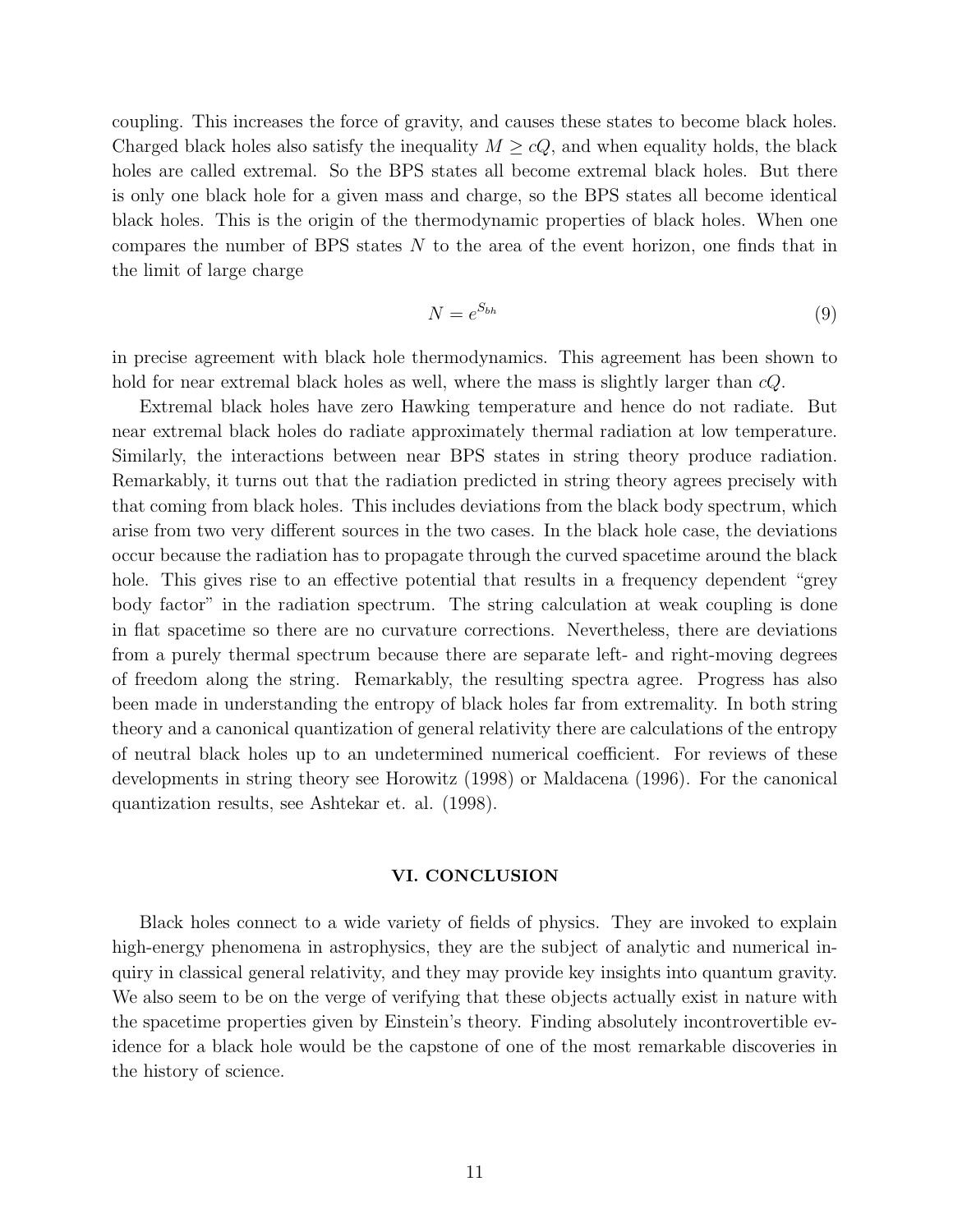#### ACKNOWLEDGMENTS

We thank Ramesh Narayan for helpful discussions. This work was supported in part by NSF Grants PHY95-07065 at Santa Barbara and PHY 94-08378 at Cornell University.

## REFERENCES

- Abramovici, A., W. E. Althouse, R. W. P. Drever, Y. Gursel, S. Kawamura, F. J. Raab, D. Shoemaker, L. Sievers, R. E. Spero, K. S. Thorne, R. E. Vogt, R. Weiss, S. E. Whitcomb, and M. E. Zucker, 1992, Science 256, 325.
- Ashtekar, A., J. Baez, A. Corichi, K. Krasnov, 1998, Phys. Rev. Lett. 80, 904.
- Baym, G., 1995, Nucl. Phys. A 590, 233c.

Bahcall, S., B. W. Lynn, and S. B. Selipsky, 1990, Astrophys. J. 362, 251.

- Bekenstein, J. D., 1997, in *Second International A. D. Sakharov Conference on Physics*, ed. I. M. Dremin and A. Semikhatov (World Scientific, Singapore); expanded version in [gr-qc/9605059.](http://arXiv.org/abs/gr-qc/9605059)
- Bender, P., *et al.*, 1996, LISA Pre-Phase A Report, Max-Planck-Institut fur Quantenoptik, Report MPQ 208, Garching, Germany. Available at [http://www.mpq.mpg.de/mpq](http://www.mpq.mpg.de/mpq-reports.html)[reports.html.](http://www.mpq.mpg.de/mpq-reports.html)

Bethe, H. A., and G. E. Brown, 1998, [astro-ph/9802084.](http://arXiv.org/abs/astro-ph/9802084)

- Bludman, S. A., and M. A. Ruderman, 1970, Phys. Rev. D 1, 3243.
- Brown, G. E., and H. A. Bethe, 1994, Astrophys. J. 423, 659.
- Choptuik, M., 1998, [gr-qc/9803075](http://arXiv.org/abs/gr-qc/9803075).
- Cook, G. B., S. L. Shapiro, and S. A. Teukolsky, 1994, Astrophys. J. 424, 823.

Einstein, A., 1939, Ann. Math. 40, 922.

Finn, L. S., 1997, in *Proceedings of the 14th International Conference on General Relativity and Gravitation*, ed. M. Francaviglia, G. Longhi, L. Lusanna, and E. Sorace (World Scientific, Singapore), p. 147. Also [gr-qc/9603004.](http://arXiv.org/abs/gr-qc/9603004)

Gundlach, C., 1998, to appear in Adv. Theor. Math. Phys.; also [gr-qc/9712084](http://arXiv.org/abs/gr-qc/9712084).

- Harrison, B. K., K. S. Thorne, M. Wakano, and J. A. Wheeler, 1965, *Gravitation Theory and Gravitational Collapse* (University of Chicago Press, Chicago).
- Hartle, J. B., 1978, Phys. Rep. 46, 201.
- Hartle, J. B., and A. G. Sabbadini, 1977, Astrophys. J. 213, 831.
- Hawking, S., 1975, Commun. Math. Phys. 43, 199.
- Hawking, S. W., and G. F. R. Ellis, 1973, *The Large Scale Structure of Space-time* (Cambridge University Press, Cambridge).
- Horowitz, G. T., 1998, in *Black Holes and Relativistic Stars*, ed. R. M. Wald (University of Chicago Press, Chicago), p. 241.

Kalogera, V., and G. Baym, 1996, Astrophys. J. Lett. 470, L61.

Landau, L. D., 1932, Phys. Z. Sowjetunion 1, 285.